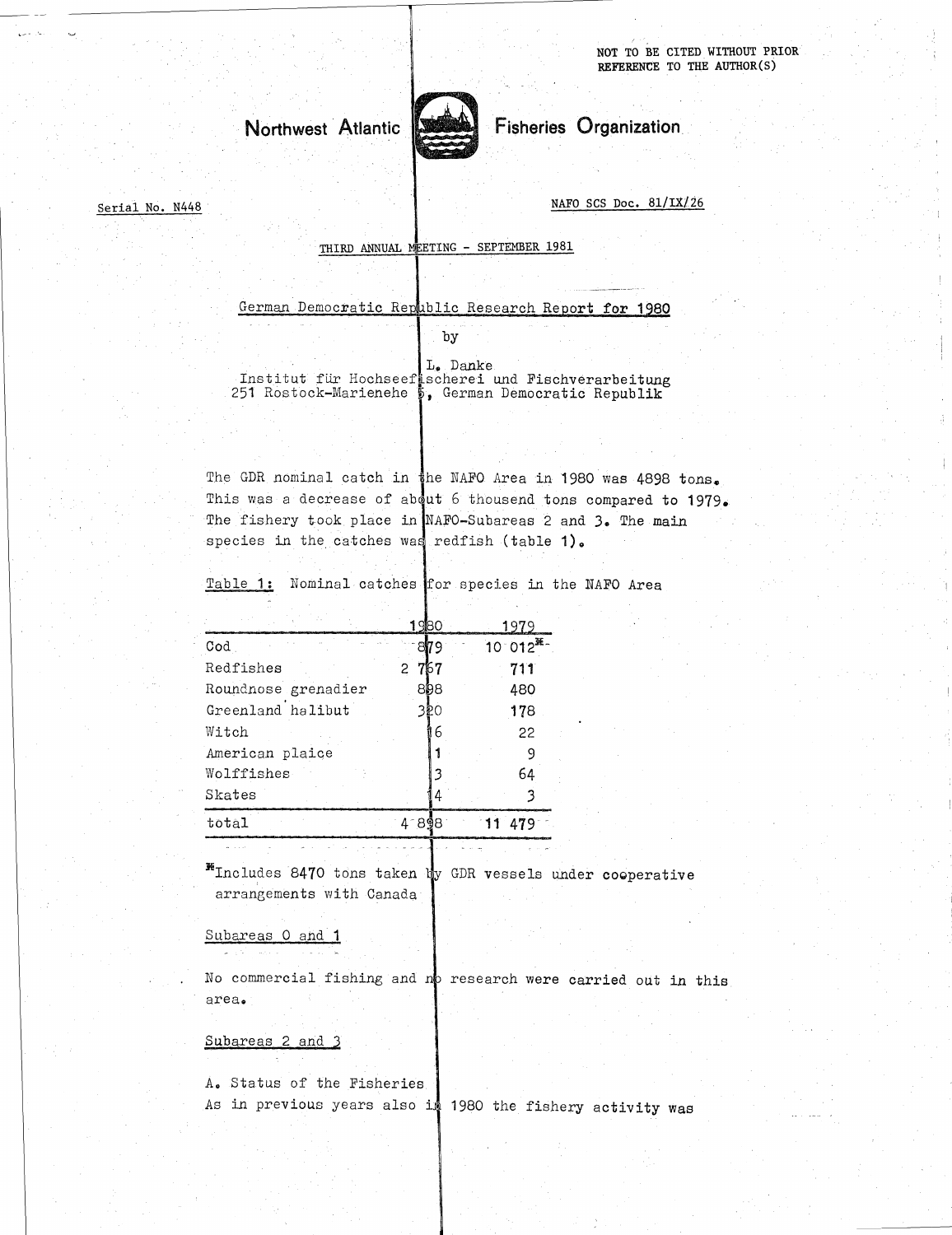strongly connected with the quota regulations. So the catches show clearly neither stockvariations nor seasonal characteristics. The fishery was carried out by sterntrawlers of the "Zubringer-Trawler"-type (30 %) and factory trawlers.  $\sqrt{2}$  - 2 -<br>strongly connected with the quota regulations. So the catch<br>show clearly neither stockvariations nor seasonal character<br>stics. The fishery was carried out by sterntrawlers of the<br>"Zubringer-Trawler"-type (30

## 1.-Cod

 

| strongly connected with the quota regulations. So the catches     |    |                 |     |                 |         |                |        |              |
|-------------------------------------------------------------------|----|-----------------|-----|-----------------|---------|----------------|--------|--------------|
| show clearly neither stockvariations nor seasonal characteri-     |    |                 |     |                 |         |                |        |              |
| stics. The fishery was carried out by sterntrawlers of the        |    |                 |     |                 |         |                |        |              |
| "Zubringer-Trawler"-type (30 %) and factory trawlers.             |    |                 |     |                 |         |                |        |              |
|                                                                   |    |                 |     |                 |         |                |        |              |
| $1. \quad$ Cod                                                    |    |                 |     |                 |         |                |        |              |
| Only during March $(2J + 3K)$ and December (2H) the cod was the   |    |                 |     |                 |         |                |        |              |
| main species sought. The main divisions were 2H and 3K (table     |    |                 |     |                 |         |                |        |              |
| $2)$ .                                                            |    |                 |     |                 |         |                |        |              |
|                                                                   |    |                 |     |                 |         |                |        |              |
| Table 2:<br>Nominal catch (tons) in SA 2 and 3 by divisions       |    |                 |     |                 |         |                |        |              |
|                                                                   |    |                 |     |                 |         |                |        |              |
|                                                                   |    |                 |     |                 |         |                |        | total        |
|                                                                   | 2G | SH              | 2J  | 3K              | ЗΙ      | 3N             | ЗM     | 1980         |
| Cod                                                               |    | 344             | 130 | 349             | 30      | ి 3            | 23     | 879          |
| Redfish                                                           |    | 10              | 137 | 955             | 375     | 1              | 290    | 767<br>$2 -$ |
| Roundnose grenadier                                               | 5  | 167             | 713 | 13 <sup>1</sup> |         |                |        | 898          |
| Greenland halibut                                                 | 3  | 72 <sub>1</sub> | 221 | 13              | 7       |                | 4      | 320          |
| others                                                            |    | 1               | 10  | 12 <sub>1</sub> | 11      |                | جی     | 34           |
| total                                                             | 81 |                 |     | 594 1 211 1 342 | $423 -$ | 3 <sub>1</sub> | $-317$ | 4898         |
|                                                                   |    |                 |     |                 |         |                |        |              |
| Concerning c.p.u.e. in catch per hour (factory trawler) it seemes |    |                 |     |                 |         |                |        |              |
|                                                                   |    |                 |     |                 |         |                |        |              |

Concerning c.p.u.e. in catch per-hour (factory trawler) it seemes to be a slightly decreasing tendency. The values are situated between 1.48 (3K, March) and  $1.79$  (2J, March) tons. For December the catch per hour was also smaller than catches of 1979, 1.50 tons.

2. Greenland halibut, Roundnose grenadier

A specialized fishery for one of these both species in 1980 was not carried out, everytime it was a mixed fishery. In the 4 th quarter the catches originated in the main part from <sup>d</sup> ivision 2J. The fishery in Subarea 3 was without importance. During November the fish search in the midwater region was without results. The catch per hour for factory trawlers and sterntrawlers of the "Zubringer"-type fluctuated between 1 and 2 t.

## 3. Redfish

The redfish catches amounted to 2767 tons in 1980. So in 1980 redfish was the main species of the Northwestatlanticfishery. During March and April in Subdivisions 2J, 3K, 3L and 3M for factory trawlers and sterntrawlers of the "Zubringer-Trawler"-type and also during October until December in Subdivisions 2H, 2J and 3K the redfish fishery took place. With bottomtrawls in depths of 300-670 m and midwater trawls in depths. of 500-620 m the catches per hour in 1980 increased clearly. Fishery-activities in Subarea 3M showed good results in the spring season.